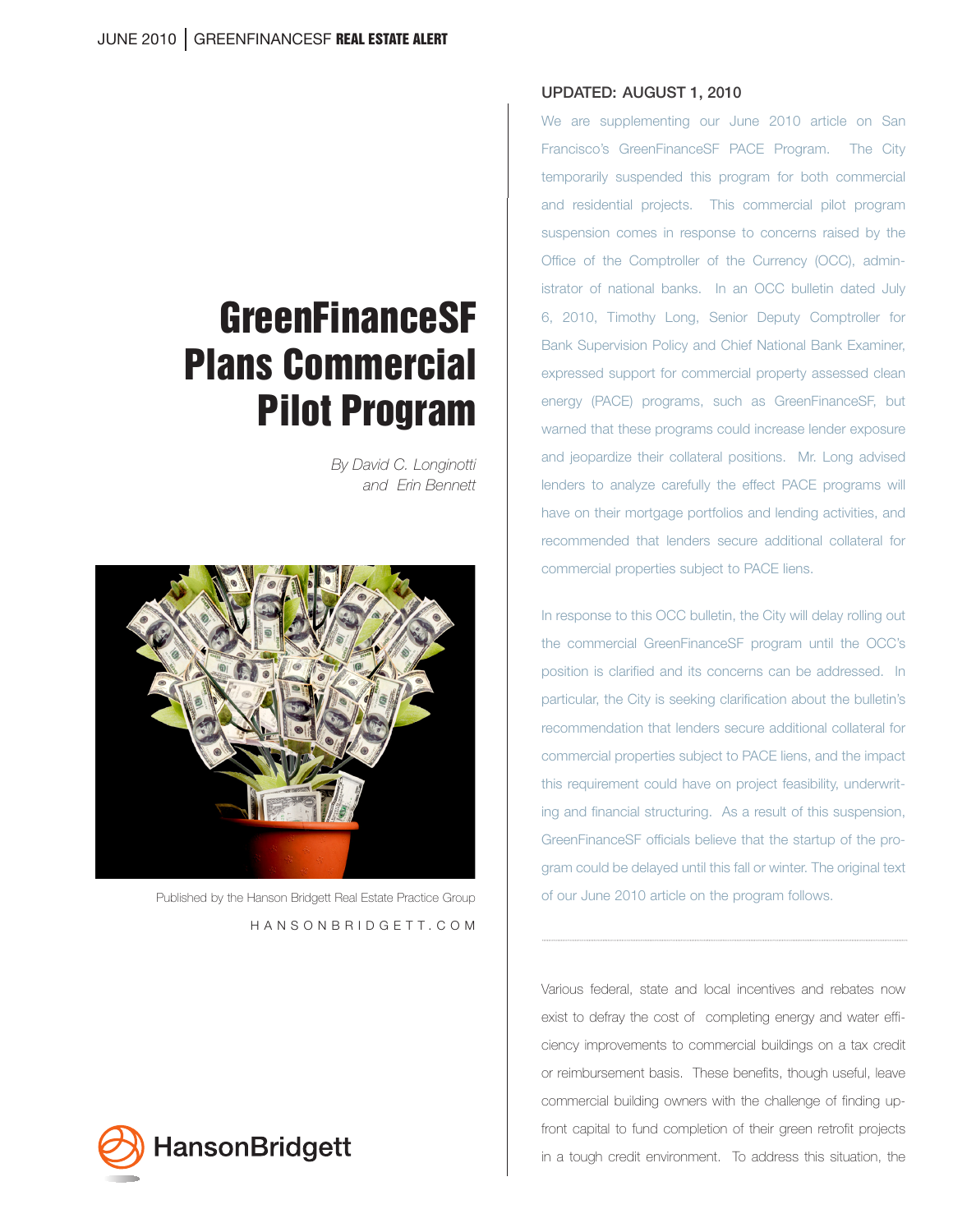# PG 2 JUNE 2010 GREENFINANCESF REAL ESTATE ALERT

City of San Francisco is planning to offer project funding through a pilot program of GreenFinanceSF, the City's propertyassessed clean energy (PACE) program now offered to homeowners.

GreenFinanceSF, like other PACE programs cropping up in the Bay Area, is a program that loans property owners capital, secured by a transferable lien against the property, to make qualified water and energy efficiency improvements to San Francisco buildings. The loan, together with a stated interest, is repaid over time as a special property-tax assessment. GreenFinanceSF's commercial building pilot program is in the late stages of development. Current estimates are for the City to begin accepting applications for the pilot program sometime in July 2010. Because the City has not yet finalized the details of the commercial program, the following information may change; please consult GreenFinanceSF.org for the most current information.

Commercial property owners would need to meet certain criteria to participate in the program. As currently contemplated, the program would only apply to eligible improvements to existing buildings; financing would not be available for new construction. In addition, the property currently would need to be subject to property taxes (there is an unresolved question here about if nonprofit organizations that are exempt from property tax assessments would somehow be able to participate).

The pilot program would provide funding only for specified improvements. Specifically, the program restricts funds for use on energy-efficiency, renewable-energy, and water-conservation projects. Within those categories, the building improvements would need to appear on the City's "eligible measures" list. In addition, certain types of improvements would need to meet other specified requirements. Renewable energy projects, such as solar-panel installation, would first require the completion of a "loading order," or plan to increase the building's energy efficiency by 10% or more before installing the panels. Further, all water projects and energy-efficiency and renewable-energy projects that cost more than \$50,000 would require a Water Wise evaluation. Energy-efficiency and renewable-energy projects would also require completion of energy audits, the extent of which varies by the number of improvements made and the cost of the improvements.

Other requirements pertain to the materials and contractors used and the financial condition of the applicant. Materials used for improvement measures would need to meet the most recent state and federal standards on energy and water efficiency, such as California's Title 24, regulations intended to reduce energy emissions. And the improvements would need to be completed by contractors that are qualified by the City. The applicant would also need to take advantage of any relevant rebate programs, such as California Solar Initiative for solar panels or San Francisco's Energy Watch program for energy efficiency.

Finally, in considering applications, the City may request financial information, such as how much equity the building owner has in the building and the effect the GreenFinanceSF loan will have on net operating income, and the building's occupancy rate, ownership structure, and debt coverage ratio.

Various financing terms would apply to loans issued under the program. For example, the range of loan amount would be from \$10,000 to 10 percent of the property's assessed value, and the interest rate likely would be between 7 and 10 percent. The term would be based on the useful life of the improvement, up to 20 years. Notably, the term may vary